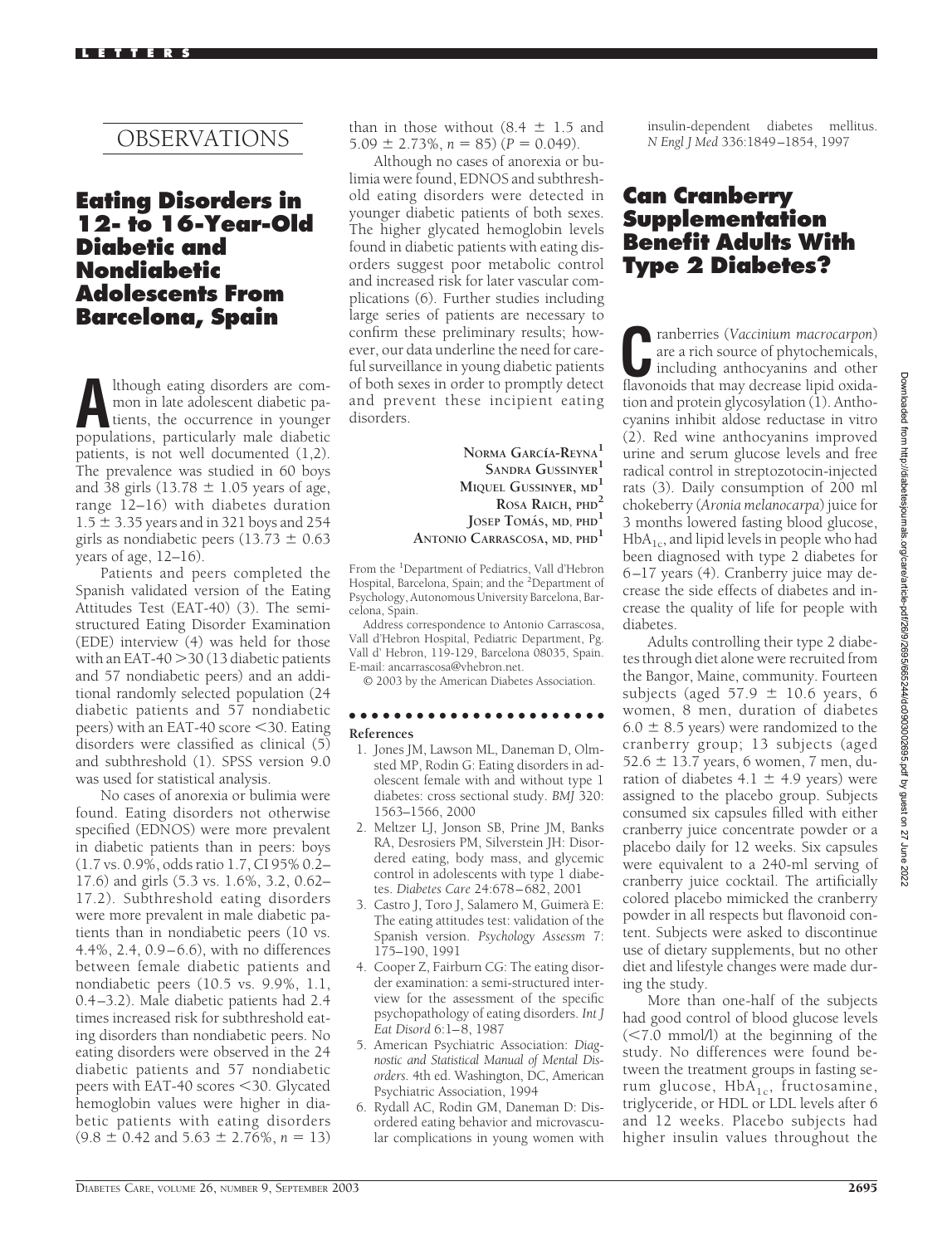### *Letters*

study (160  $\pm$  167 vs. 86  $\pm$  51 pmol/l at week 12,  $P < 0.05$ ). Different effects might be seen in subjects with poor glucose control, individuals with type 1 diabetes, or people who use medications to control their type 2 diabetes.

Although the National Kidney Foundation recommends drinking one glass of cranberry juice per day to prevent urinary tract infections, people with diabetes may need to consume greater quantities to improve their health. Since most commercial cranberry juice cocktails contain only 27–31% cranberry juice, more concentrated products might improve compliance. The additional heat processing necessary to convert the cranberry juice to a shelf-stable powder may have altered bioactivity. Despite the lack of significant findings in this small study, the role of cranberries and other flavonoid-rich fruits should be investigated further.

#### **BELINDA K. CHAMBERS, MS MARY ELLEN CAMIRE, PHD**

From the Department of Food Science and Human Nutrition, University of Maine, Orono, Maine.

Address correspondence Dr. Mary Ellen Camire, Department of Food Science and Human Nutrition, University of Maine, 5735 Hitchner Hall, Orono, ME04469-5736.E-mail:mary.camire@umit.maine. edu.

© 2003 by the American Diabetes Association.

**Acknowledgments**— This study was supported in part by the Cranberry Institute, the WI Cranberry Board, and the University of Maine Agricultural and Forest Experiment Station.

### ●●●●●●●●●●●●●●●●●●●●●●● **References**

- 1. Asgary S, Naderi GH, Sarrafzadegan N, Ghassemi N, Boshtam M, Rafie M, Arefian A: Anti-oxidant effect of flavonoids on hemoglobin glycosylation. *Pharm Acta Helv* 73:223–226, 1999
- 2. Camire ME, Dougherty MP, Petrash JM: Inhibition of aldose reductase by fruit anthocyanins. *Public Health Nutr* 3:529– 530, 2000
- 3. Jankowski A, Jankowska B, Niedworok J: The effect of anthocyanin dye from grapes on experimental diabetes. *Folia Med Carcov* 41:5–15, 2000
- 4. Simeonov SB, Botushanov NP, Karahanian EB, Pavlova MB, Husianitis HK, Troev DM: Effects of Aronia melanocarpa juice as part of the dietary regimen in patients with diabetes mellitus. *Folia Med (Plovdiv)* 44:20–23, 2002

## **429T/C and 374T/A Polymorphisms of RAGE Gene Promoter Are Not Associated With Diabetic Retinopathy in Chinese Patients With Type 2 Diabetes**

**The interaction between advanced glycation end products (AGEs) and the cellular receptor of AGE (RAGE) could result in cellular activation and im**he interaction between advanced glycation end products (AGEs) and the cellular receptor of AGE (RAGE) flammation (1). In vitro and in vivo studies indicate that RAGE plays a important role in the pathogenesis of diabetic vascular complications (2). It is plausible that genetic differences in the RAGE gene could alter expression and function to affect disease development. Many polymorphisms in the RAGE gene have already been identified (3) and show no association with macro- or microvasculopathy of diabetes (4,5). However, Hudson et al. (6) have detected two polymorphisms,  $-429T/C$  and  $-374T/A$ , in RAGE gene promoters. They reported that the 429T/C polymorphism is associated with diabetic retinopathy in type 2 diabetic patients, but found no association between the two polymorphisms and macrovascular diseases (7).

We screened the  $-429T/C$  and 374T/A polymorphisms among 212 unrelated Chinese nondiabetic subjects and 357 type 2 diabetic subjects (205 with and 152 without diabetic retinopathy). Type 2 diabetes was diagnosed according to 1999 World Health Organization criteria. Retinopathy was defined by an opthamologist. Genotyping was performed by PCR fragment-length polymorphism assay. Primers were designed according to the method of Hudson et al. (6).

There were no differences in allele frequencies between diabetic subjects with ( $-429$ T 90.1%, C 9.9%;  $-374$ T 86.4%, A 13.6%) or without (-429T 87.8%, 12.2%; 374T 87.3%, 12.7) diabetic retinopathy. No differences were found between the diabetic and nondiabetic subjects (-429T 87.3%, 12.7%; -374T 86.1%, 13.9%). The -429C and -374A allele frequencies (12.7 and 13.9%, respectively) are lower than those in Caucasians (18 and 20%) (7).

Our study indicates that the  $-429T/C$  and  $-374T/A$  polymorphisms in RAGE gene promoters are not associated with diabetic retinopathy in Chinese patients with type 2 diabetes. However, further studies on large populations are still required to evaluate whether these polymorphisms and other polymorphisms in RAGE genes are related to diabetic vascular complications.

> **XU JIXIONG, MD<sup>1</sup> XU BILIN, MD<sup>2</sup> YANG MINGGONG, MD<sup>3</sup> LIU SHUQIN, MD<sup>3</sup>**

From the <sup>1</sup>Department of Endocrinology, First Affiliated Hospital of JiangXi Medical College, Nan-Chang, China; the <sup>2</sup>Department of Endocrinology, ShangHai PuTuo District Central Hospital, Shang-Hai, China; and the <sup>3</sup>Department of Endocrinology, First Affiliated Hospital of AnHui Medical University, HeFei, China

Address correspondence and reprint requests to Xu JiXiong, Department of Endocrinology, The First Affiliated Hospital of JiangXi Medical College, 17 N. Yongwaizheng St., NanChang 330006, China. Email: x2jo@163.com.

© 2003 by the American Diabetes Association.

### ●●●●●●●●●●●●●●●●●●●●●●● **References**

- 1. Schmidt AM, Yan SD, Wautier JL, Stern D: Activation of receptor for advanced glycation end products: a mechanism for chronic vascular dysfunction in diabetic vasculopathy and atherosclerosis. *Circ Res* 84:489–497, 1999
- 2. Schmidt AM, Stern D: RAGE: a new target for the prevention and treatment of the vascular and imflammatory complications of diabetes. *Trends Endocrinol Metab* 11:368–375, 2000
- 3. Hudson BI, Stickland MH, Grant PJ: Identification of polymorphisms in the receptor for advanced glycation end products (RAGE) gene: prevalence in type 2 diabetes and ethnic groups. *Diabetes* 47:1155– 1157, 1998
- 4. Liu L, Xiang K: RAGE Gly82Ser polymorphism in diabetic microangiopathy (Letter). *Diabetes Care* 22:646, 1999
- 5. Kankova K, Beranek M, Hajek D, Vlknova E: Polymorphisms 1704G/T, 2184A/G, and 2245G/A in the RAGE gene are not associated with diabetic retinopathy in NIDDM pilot study. *Retina* 22:119–121, 2002
- 6. Hudson BI, Stickland MH, Futers TS, Grant PJ: Effects of novel polymorphisms in the RAGE gene on transcriptional regulation and their association with diabetic retinopathy. *Diabetes* 50:1505–1511, 2001
- 7. Hudson BI, Stickland MH, Futers TS,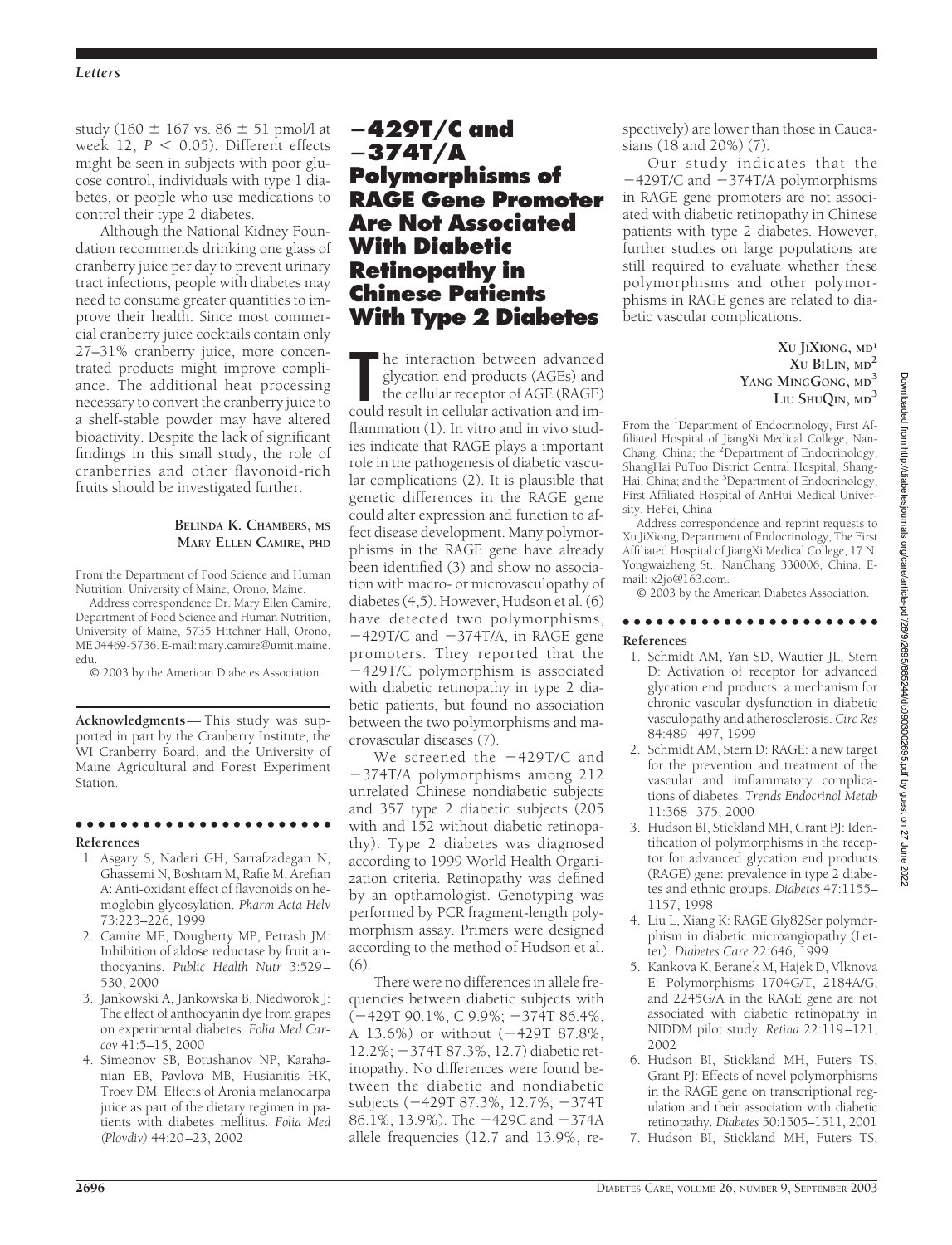Grant PJ: Study of the  $-429T/C$  and 374T/A receptor for advanced glycation end products promoter polymorphisms in diabetic and nondiabetic subjects with macrovascular disease (Letter). *Diabetes Care* 24:2004, 2001

## **High Frequency of Type 1B (Idiopathic) Diabetes in North Indian Children With Recent-Onset Diabetes**

slet antibody–negative or type 1B (idiopathic) diabetes constitutes 5–10% of Caucasian diabetic subjects with recent-onset type 1 diabetes (1). A study slet antibody–negative or type 1B (idiopathic) diabetes constitutes 5–10% of Caucasian diabetic subjects with refrom Italy (2) failed to show clinical differences between these patients and those with antibodies. In contrast, a fulminant form of type 1B diabetes with associated exocrine pancreatic involvement, possibly secondary to viral infection, has been described in Japanese (3). There is little information on type 1B diabetes in other racial groups. Therefore, we studied the frequency and characteristics of type 1B diabetes in children of north Indian origin.

We studied all 55 children (32 male and 23 female) with recent-onset type 1 diabetes who presented at our diabetes clinic over a 10-year period. Subjects had an age at onset  $\leq$  20 years (9.7  $\pm$  5.0 years [mean  $\pm$  SD]), duration of diabetes <3 months (33  $\pm$  20 days), severe hyperglycemia (plasma glucose  $20.7 \pm 8.6$  mmol/ l), and required insulin continuously after diagnosis. Chronic pancreatitis was ruled out by abdominal ultrasonography. GAD and insulinoma-associated protein 2 (IA-2) antibodies (GADAs and IA-2As) were determined by immunoprecipitation of recombinant <sup>35</sup>S-labeled human antigen, as described previously (4). The antibody assays were included in all workshops and Immunology of Diabetes Society serum exchanges, and they have proven sensitivity and specificity. HLA typing for 12 DR antigens was performed using sequence-specific oligonucleotide probes.

GADAs were present in 23 subjects (42%), and IA-2As were only found in 18 subjects (33%). Both antibodies were absent in 25 children (45%). When compared with control subjects, the only HLA genotype associated with type 1 diabetes was DRB1\*03/03 (8/41 [19.5%] vs. 1/105  $[1\%]$ , odds ratio  $[OR]$  26.4,  $Pc < 0.001$ ). When children with GADAs or IA2As (type 1A diabetes) were compared with those in whom neither was present (type 1B diabetes), there were no differences in their clinical features (age at onset, duration of symptoms before diagnosis, frequency of ketosis, or BMI) or metabolic profile (plasma glucose,  $HbA_{1c}$ , or fasting plasma C-peptide). The frequency of the HLA-DRB1\* 03/03 genotype, when compared with control subjects, was increased in the type 1A  $(7/24)$  [29%] vs. 1/105 [1%], OR 44.8,  $P < 0.001$ ) but not in the type 1B (1/17 [6%]) diabetic subgroup. No patient with fulminant type 1B diabetes (duration of symptoms  $\leq$  1 week and elevated serum trypsin) was detected. In fact, patients with type 1B diabetes had lower serum trypsin levels compared with the levels in those with type 1A diabetes  $(19.4 \pm 11.9 \text{ vs. } 29.1 \pm 16.6 \text{ µg/l}, P =$ 0.03; normal range  $10-57 \mu g/l$ ).

We found a far higher frequency of type 1B diabetes (45%) among children and adolescents with recent-onset type 1 diabetes than previously reported in other Caucasian populations (1). This may be related in part to the low frequency of IA-2A in the current study. This finding has also been reported earlier (4,5) and may be due to the low prevalence of HLA-DR4 in type 1 diabetic subjects in this racial group (5). Alternatively, an increase in diabetes from "nonautoimmune" causes such as viral infections, toxins, mutations in transcription factors, or subclinical pancreatitis is possible. The association of the high-risk genotype DRB1\*03/03 with only type 1A diabetes suggests that different pathogenetic mechanisms may exist for type 1A and 1B diabetes in this study population. In view of the absence of the type of fulminant type 1B diabetes found in Japanese subjects in both the current study and earlier reports in other Caucasian groups (2), it is likely that type 1B diabetes will be heterogeneous in its etiology.

**KRISHNAMURTHY BALASUBRAMANIAN, MD, DM1 PREETI DABADGHAO, MD, DM<sup>1</sup> VIJAYALAKSHMI BHATIA, MD<sup>1</sup> PETER G. COLMAN, MD<sup>2</sup> SHANE A. GELLERT, BS2 UDALAK BHARADWAJ, PHD<sup>3</sup> SURAKSHA AGRAWAL, PHD<sup>3</sup> NALINI SHAH, MD, DM<sup>4</sup> EESH BHATIA, MD<sup>1</sup>**

From the <sup>1</sup>Department of Endocrinology, Sanjay Gandhi Postgraduate Institute of Medical Sciences, Lucknow, India; the <sup>2</sup>Department of Diabetes and Endocrinology, Royal Melbourne Hospital, Victoria, Australia; the <sup>3</sup> Department of Genetics, Sanjay Gandhi Postgraduate Institute of Medical Sciences, Lucknow, India; and the <sup>4</sup>Department of Endocrinology, Seth GS Medical College and KEM Hospital, Mumbai, India.

Address correspondence to Eesh Bhatia, MD, Department of Endocrinology, Sanjay Gandhi Postgraduate Institute of Medical Sciences, Lucknow 226014, India. E-mail: ebhatia@sgpgi.ac.in.

© 2003 by the American Diabetes Association.

#### ●●●●●●●●●●●●●●●●●●●●●●●

#### **References**

- 1. Leslie RDG, Atkinson MA, Notkins AL: Autoantigens IA-2 and GAD in type 1 (insulin-dependent) diabetes. *Diabetologia* 42:3–14, 1999
- 2. Pozzilli P, Visalli N, Leslie D, IMDIAB group: No evidence of rapid onset (Japanese) type 1 diabetes in Caucasian patients (Letter). *Diabetologia* 43:1322, 2000
- 3. Imagawa A, Hanafusa T, Miyagawa J, Matsuzawa Y: A novel subtype of type 1 diabetes mellitus characterized by a rapid onset and an absence of diabetes-related antibodies. *N Engl J Med* 342:301–307, 2000
- 4. Singh AK, Bhatia E, Dabadghao P, Bhatia V, Gellert SA, Colman P: Role of islet autoimmunity in the aetiology of different clinical subtypes of diabetes mellitus in young north Indians. *Diabetes Med* 17:275–280, 2000
- 5. Kelly MA, Alvi NS, Croft NJ, Mijovic CH, Bottazzo GF, Barnett AH: Genetic and immunological characteristics of type 1 diabetes mellitus in an Indo-Aryan population. *Diabetologia* 43:450–456, 2000

## **Glyceryl Trinitrate Patches as an Alternative to Isosorbide Dinitrate Spray in the Treatment of Chronic Painful Diabetic Neuropathy**

In the October 2002 issue of *Diabetes*<br> *Care*, we reported (1) the benefit of<br>
isosorbide dinitrate (ISDN) in the<br>
treatment of painful diabetic neuropathy. n the October 2002 issue of *Diabetes Care*, we reported (1) the benefit of isosorbide dinitrate (ISDN) in the This stance was based on the speculation that the impaired nitric oxide (NO) generation might play a role in the pathogenesis of neuropathic pain through defects in local vasodilatation. This was a double-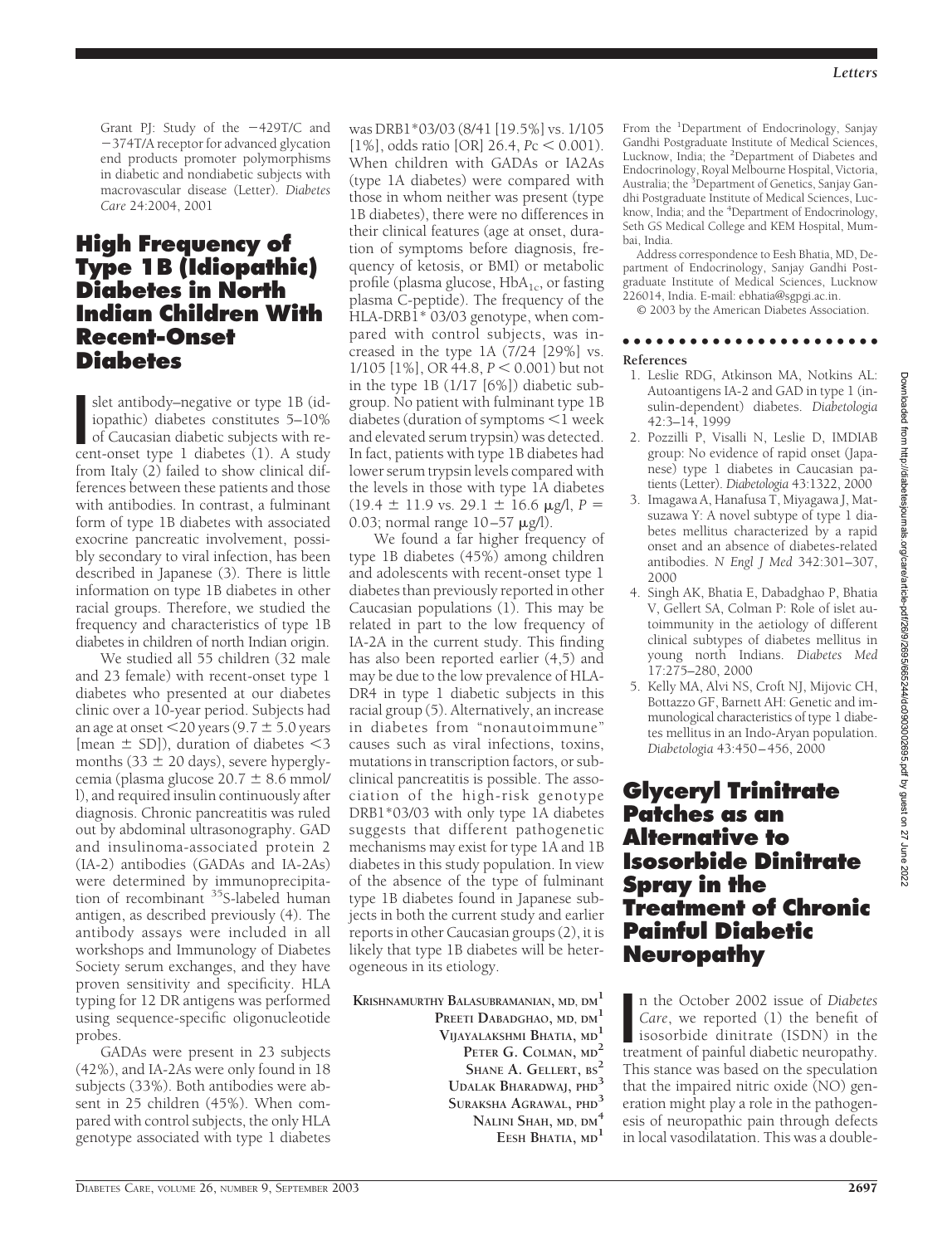### *Letters*

blind, randomized, placebo-controlled, two-period, crossover design study of 22 diabetic patients. The ISDN spray reduced overall neuropathic pain (*P* 0.02) and burning sensation ( $\bar{P} = 0.006$ ). Fifty percent of the patients reported improvement in their quality of life and wanted to continue the ISDN spray. Since then, this publication has received considerable interest, with numerous inquiries from clinicians and patients wishing to try ISDN spray but unable to obtain it. Unfortunately, the company who provided with spray and placebo material has stopped manufacturing the ISDN spray. Nevertheless, we believe the following information regarding the use of glyceryl trinitrate (GTN) patches may be of interest and helpful for those who would like to try this therapy.

We had originally intended to use GTN patches to test our hypothesis after finding benefit in a small number of index cases with chronic painful neuropathy. In this pilot study the majority (four of six subjects) reported improvement in the pain. Based on this observation, we designed a placebo-controlled study, but were unable to obtain placebo patches from any of the manufacturers of GTN patches. It was the availability of placebo material that led us to explore our hypothesis using ISDN spray as the NO donor.

Since publication and the unavailability of ISDN, we have reverted to using GTN patches. A total of 18 patients (10 men, 15 with type 2 diabetes, age 57  $\pm$ 2.3 years [mean  $\pm$  SD]) have now been treated. We present the following observations from our experiences with these patients. However, it should be stressed that this is not a placebo-controlled study.

Our clinical practice is to prescribe a 5-mg patch to be applied to the dorsum of one foot in the early evening, which is to be replaced with a new patch by the patient the following evening. The rationale behind this was to avoid headaches from prescribing too large a dose at the outset. If no headache occurred after several days we recommended the patients to use one 5-mg patch on each foot. If this produced headaches, then the patients are instructed to halve the patch and apply 2.5 mg to each foot.

Among the 18 patients, 8 (44%) reported reduction in pain and wished to continue using the patches. Of the subjects who noted an improvement, it occurred with the first or second application

or within the first week. Two patients had to discontinue using the patches; one because of headache and the other due to a skin rash, but both had reported definite benefit. There were no other systemic adverse events reported. Thus, similar to the ISDN spray, GTN patches are helpful in some patients with painful diabetic peripheral neuropathy.

It is of interest that during the initial period, when only one patch was used, most patients reported a reduction in pain solely in the leg to which the patch was applied. This suggests a local mechanism rather than a systemic effect.

Thus, further placebo-controlled studies with larger patient numbers are required to confirm the potential of GTN patches in alleviating sensory symptoms associated with painful diabetic neuropathy. The mechanism remains speculative, and the apparent local effect, if confirmed, is intriguing.

### **GERRY RAYMAN, MD, FRCP NEIL R. BAKER, BSC SINGHAN T.M. KRISHNAN, MRCP**

From the Diabetes Centre, Ipswich Hospital NHS Trust, Ipswich, U.K.

Address correspondence to Dr. Gerry Rayman, MD, FRCP, The Diabetes Centre, Ipswich Hospital NHS Trust, Ipswich, IP4 5PD, U.K. Email: raymang@ipsh-tr.anglox.nhs.uk.

© 2003 by the American Diabetes Association.

#### ●●●●●●●●●●●●●●●●●●●●●●● **References**

1. Yuen KC, Baker NR, Rayman G: Treatment of chronic painful diabetic neuropathy with isosorbide dinitrate spray: a double-blind placebo-controlled cross-over study. *Diabetes Care* 25:1699–1703, 2002

### **Heart Rate Response During Positive Exercise Stress Test Predicts Coronary Artery Disease and Its Severity in High-Risk Type 2 Diabetic Patients With Silent Ischemia**

**D**iagnosis of coronary artery disease<br>
reduce mortality in diabetes (1). ST<br>
denression at exercise stress test (FST) in-(CAD) before symptoms appear can depression at exercise stress test (EST) independent of angina is a hallmark of CAD

(2); however, if a positive EST is characterized by the lack of angina, a second test to better stratify the risk of ischemia is recommended (3). Heart rate response at EST with ST depression can improve risk stratification in the general population (4), but no such data are available in diabetic patients.

We studied the relationship between heart rate response and CAD in 33 consecutive patients with type 2 diabetes and silent ischemia at EST (i.e., horizontal or downsloping ST depression  $\geq 1$  mm at 0.08 s after J point, without angina). Patients (22 men and 11 women, age 59  $\pm$  7 years, BMI 30  $\pm$  4 kg/m<sup>2</sup>, duration of type 2 diabetes 11 + 6 years, and HbA<sub>1c</sub> 8.3  $\pm$ 1%) with no symptoms or resting electrocardiogram signs of ischemia were considered at "high risk" for CAD due to peripheral vascular disease and/or two additional atherogenic factors according to guidelines criteria (1). Cardiovascular drugs were stopped 48 h before the EST. Coronary angiography was considered positive if stenosis  $\geq 70\%$  was observed in a major epicardial artery or its main branches.

Maximal heart rate at the moment of ST depression was lower in 13 patients with three-vessel disease (7 of whom did not reach the 85% of predicted maximal heart rate) than in 20 patients with less than or equal to two- or no-vessel disease (4 of whom did not reach the 85% of predicted maximal heart rate) ( $127 \pm 12$  vs.  $140 \pm 13$  bpm,  $P = 0.009$ ).

Maximal heart rate <136 bpm (mean and median value) predicted three-vessel disease with an odds ratio (OR) of 7.7 (95% CI 1.5–38,  $P < 0.05$ ) independent of both age and sex, or of each of the following potential confounders: BMI, diabetes duration, hypertension, smoking, and diabetes complications, including peripheral vascular disease (stenosis  $\geq 40\%$ at ultrasound doppler), nephropathy (urinary albumin excretion rate  $>$  20  $\mu$ g/ min), retinopathy (at fundoscopy), and neuropathy (at electromiography).

Heart rate reserve (i.e., maximal heart rate at the moment of ST depression minus resting heart rate) was lower in 13 patients with three-vessel disease than in 20 patients with less than or equal to twoor no-vessel disease (48.6  $\pm$  12 vs. 61  $\pm$  $16$  bpm,  $P = 0.01$ ).

Heart rate reserve  $<$  56 bpm (mean and median value) predicted three-vessel disease with an OR of 5.0 (95% CI 1.1–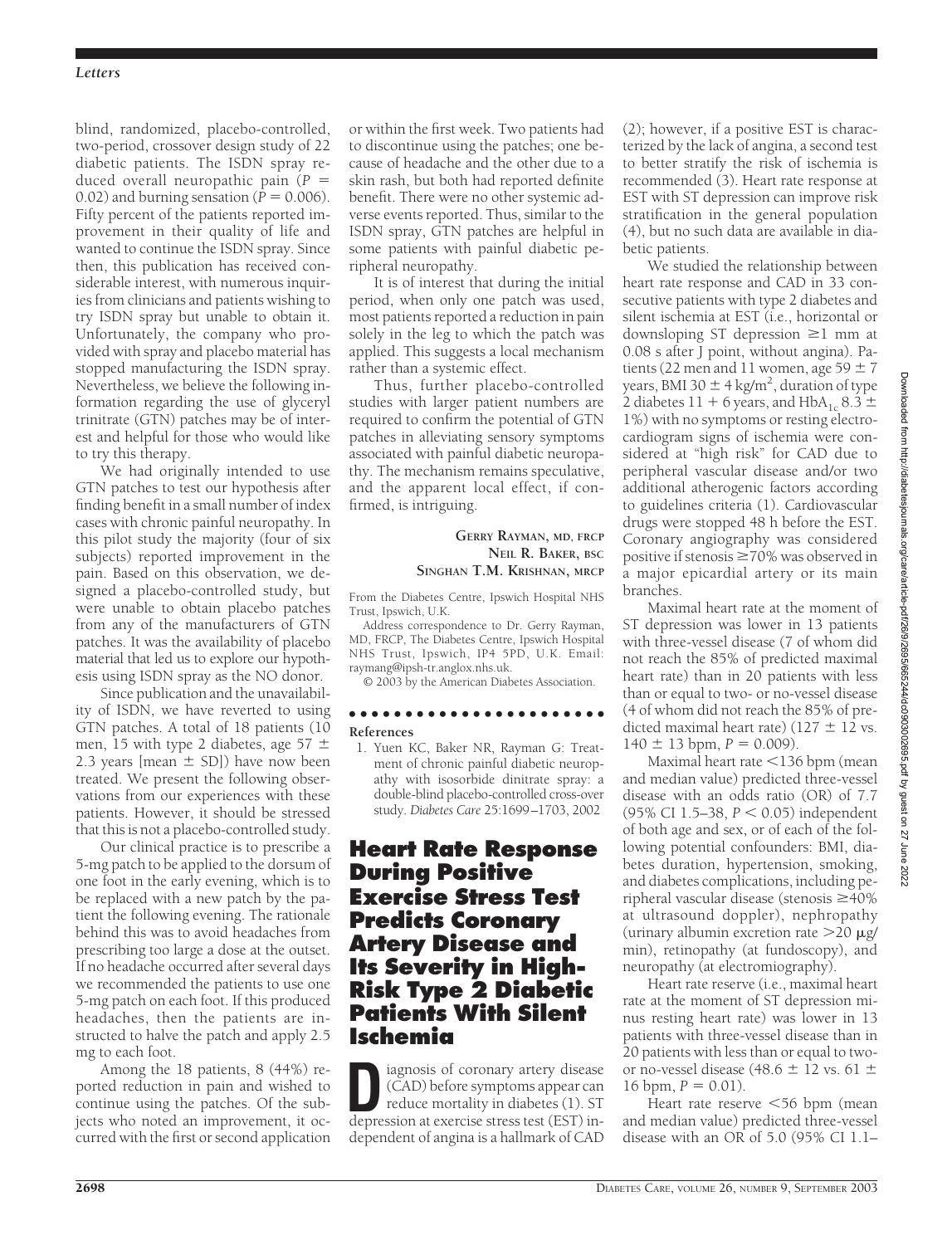24,  $P < 0.05$ ) independent of both age and sex or each previously mentioned confounder.

Maximal heart rate and heart rate reserve were lower in 17 patients with ejection fraction <60% (mean value) than in 16 patients with ejection fraction >60%  $(126 \pm 12 \text{ vs. } 143 \pm 13 \text{ bpm}, P = 0.001$ for maximal heart rate and  $49 \pm 12$  vs.  $63 \pm 17$  bpm,  $P = 0.01$  for heart rate reserve).

Maximal heart rate  $\leq$ 136 bpm (OR 10.9, 95% CI 1.8–66) and heart rate reserve 56 bpm (6.7, 1.3–33) predicted ejection fraction  $< 60\%$ , independent  $(P < 0.05)$  of both age and sex or each previously mentioned confounders but not of three-vessel disease.

In conclusion, maximal heart rate and heart rate reserve predict CAD severity and ejection fraction in "high risk" diabetic patients with silent ischemia at EST. The Coronary Artery Surgery Study (CASS) (5) showed that coronary artery bypass surgery improves the prognosis in silent diabetic patients with three-vessel disease and impaired ventricular function. Our present data suggest that maximal heart rate and heart rate reserve might serve the function of identifying these patients who could, therefore, undergo coronary angiography with no need of a second test, thus reducing time and cost of diagnosis.

> **SIMONETTA BACCI, MD<sup>1</sup> TOMMASO IANGIALONGA, MD<sup>1</sup> MASSIMO VILLELLA, MD<sup>1</sup> ANNA RAUSEO, MD<sup>1</sup> RAFFAELE FANELLI, MD<sup>1</sup> VINCENZO TRISCHITTA, MD1,2**

From the <sup>1</sup>Department of Cardiovascular and Endocrine and Metabolic diseases, Scientific Institute "Casa Sollievo della Sofferenza," San Giovanni Rotondo, Italy; and the <sup>2</sup>Department of Clinical Sciences, University "La Sapienza," Rome, Italy.

Address correspondence to Dr. Simonetta Bacci, Unit of Endocrinology, Scientific Institute "Casa Sollievo della Sofferenza," Viale Cappuccini 1, 71013 San Giovanni Rotondo, Foggia, Italy. E-mail: endocrino@operapadrepio.it.

© 2003 by the American Diabetes Association. ●●●●●●●●●●●●●●●●●●●●●●●

#### **References**

- 1. American Diabetes Association: Consensus development conference on the diagnosis of coronary heart disease in people with diabetes. *Diabetes Care* 21:1551– 1559, 1998
- 2. Callham PR, Froelicher VF, Klein J, Risch M, Dubach P, Friis R: Exercise induced

silent ischaemia: age, diabetes mellitus, previous myocardial infarction and prognosis. *J Am Coll Cardiol* 14:1175–1180, 1989

- 3. Shlomo Stern: Angina pectoris without chest pain: clinical implication of silent ischemia. *Circulation* 106:1906–1908, 2002
- 4. Okim PM, Grandits G, Rautaharju PM, Prineas RJ, Cohen JD, Crow RS, Kligfied P: Prognostic value of heart rate adjustment of exercise-induced ST segment depression in the multiple risk factor intervention trial. *J Am Coll Cardiol* 27: 1437–1443, 1996
- 5. Weiner DA, Ryan TJ, Parson L, Fisher LD, Chaitman BR, Sheffield T, Tristani FE: Significance of silent myocardial ischemia during exercise testing in patients with diabetes mellitus: a report from the Coronary Artery Surgery Study (CASS) registry. *Am J Cardiol* 68:720–734, 1991

## **Haptoglobin Type and 30-Day Mortality in Diabetic Individuals Presenting With Acute Myocardial Infarction**

There are two major classes of alleles for the haptoglobin (Hp) gene, denoted 1 and 2 (1). We have recently reported evidence that Hp is a major sushere are two major classes of alleles for the haptoglobin (Hp) gene, denoted 1 and 2 (1). We have recently ceptibility gene for cardiovascular disease in the diabetic state (2,3). Moreover, we have provided a mechanism for this differential susceptibility conferred by the Hp type by demonstrating striking differences in the antioxidant protection afforded by the protein products of the different Hp alleles (4).

Mortality after myocardial infarction in the diabetic patient remains alarmingly high. Increased oxidative stress leading to increased ischemia-reperfusion injury may play a major role in explaining this poor outcome (5). Accordingly, we proposed that the Hp type would be predictive of mortality and major adverse cardiac events after acute myocardial infarction (AMI) in individuals with diabetes. We sought to prospectively test this hypothesis by determining the association between the Hp type and major adverse cardiac events occurring within 30 days of AMI in a consecutive series of 601

patients (224 diabetic subjects). We found a significantly increased mortality rate in the diabetic cohort in individuals with the Hp 2 allele (30-day mortality rate of 0% for Hp 1-1, 23% for Hp 2-1, and 25% for Hp 2-2,  $P = 0.014$ ). The composite major adverse cardiac events rate (death, reinfarction, and revascularization) at 30 days was 11% in Hp 1-1, 51% in Hp 2-1, and 55% in Hp 2-2 (*P* 0.0001). After multivariate analysis, using the Cox model, Hp type was significantly associated with the risk of adverse cardiac events in diabetic patients in the first 30 days after AMI (odds ratio 4.9, 95% CI 1.5–15.7,  $P = 0.007$ ). There was no significant difference in the mortality rate or composite primary end point rate among nondiabetic patients segregated by Hp type.

The elevated mortality risk after AMI associated with diabetes appears to be restricted to those individuals with the Hp 2 allele. Determination of the Hp type may be of use in the evaluation of therapies to reduce cardiovascular mortality after AMI in diabetic individuals.

> **MAHMOUD SULEIMAN, MD<sup>1</sup> MICHAEL R. KAPELIOVICH, MD, PHD<sup>1</sup> ARIEL ROGUIN, MD<sup>1</sup> DORON ARONSON, MD1 SIMCHA R. MEISEL, MD<sup>1</sup> MICHAEL SHOCHAT, MD<sup>1</sup> SHIMON A. REISNER, MD<sup>1</sup> HAIM HAMMERMAN, MD<sup>1</sup> RACHEL LOTAN, PHD2 NINA S. LEVY, PHD2 ANDREW P. LEVY, MD, PHD2**

From the <sup>1</sup>Department of Cardiology, Rambam Medical Center, Haifa, Israel; and the <sup>2</sup>Rappaport Faculty of Medicine, Technion-Israel Institute of Technology, Haifa, Israel.

Address correspondence to Dr. Andrew P. Levy, Technion Faculty of Medicine, Haifa 31096 Israel. E-mail: alevy@tx.technion.ac.il.

© 2003 by the American Diabetes Association.

**Acknowledgments**— This study was supported by the Kennedy-Leigh Charitable Trust.

#### ●●●●●●●●●●●●●●●●●●●●●●● **References**

- 1. Bowman BH, Kurosky A: Haptoglobin: the evolutionary product of duplication, unequal crossing over, and point mutation. *Adv Hum Genet* 12:189–261, 1982
- 2. Levy AP, Hochberg I, Jablonski K, Resnick HE, Best L, Lee E, Howard BV: Haptoglobin phenotype is an indepen-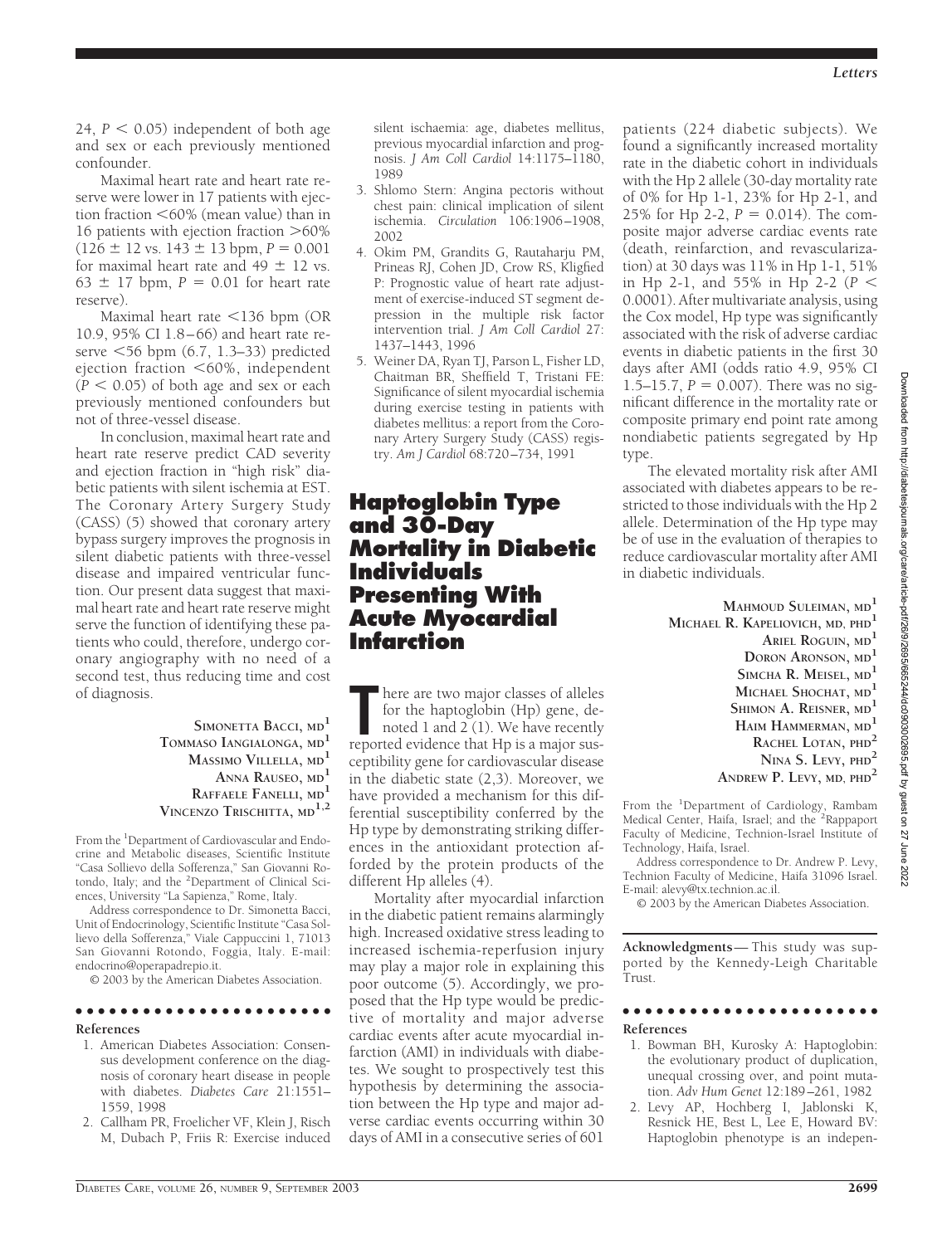dent risk factor for cardiovascular disease in individuals with diabetes: the Strong Heart Study. *J Am Coll Card* 40:1984– 1990, 2002

- 3. Roguin A, Koch W, Kastrati A, Aronson D, Schomig A, Levy AP: Haptoglobin genotype is predictive of major adverse cardiac events in the 1-year period after percutaneous transluminal coronary angioplasty in individuals with diabetes. *Diabetes Care* 26:2628–2631, 2003
- 4. Asleh R, Marsh S, Shiltruk M, Binah O, Guetta J, Lejbkowicz F, Enav B, Shehadeh N, Kanter Y, Lache O, Cohen O, Levy NS, Levy AP: Genetically determined heterogeneity in hemoglobin scavenging and susceptibility to diabetic cardiovascular disease. *Circ Res* 92:1193–1200, 2003
- 5. McDonagh PF, Hokama JY, Copeland JG, Reynolds JM: The blood contribution to early myocardial reperfusion injury is amplified in diabetes. *Diabetes* 46:1859– 1867, 1997

## **Unilateral Edema Due to a Thiazolidinedione**

51-year-old African-American man<br>with type 2 diabetes (anti-GAD an-<br>tibody negative and C-peptide pos-<br>itive) of 7 vears duration was controlled with type 2 diabetes (anti-GAD anitive) of 7 years duration was controlled (A1c 7.0%) on a combination of 1 g metformin, 2 mg glimeperide, and 4 mg rosiglitazone all twice daily and 40 units Glargine insulin at bedtime. He had been taking rosiglitazone for 26 months and troglitazone for 13 months before changing to rosiglitazone.

The patient suddenly developed painful swelling of the right leg. On examination there was no edema in the left leg and pitting edema to just below the knee in the right leg, which had an increased temperature. However, no tenderness was found on deep palpation of the calf, popliteal, and femoral areas or in the adductor canal. Two venous ultrasounds 5 days apart showed no evidence of a deep vein thrombosis, and furosemide self-administered by the patient had no effect on the edema. In addition, the neck veins were not distended, hepatojugular reflux was negative, chest was clinically clear, and there was no hepatomegaly or added heart sounds. Serum albumin and liver profile were normal, and there was no albuminuria.

The patient's wife, having consulted

the *Physicians Desk Reference*, felt that the edema was due to rosiglitazone and insisted that her husband discontinue the medication. Within 3 days of discontinuing rosiglitazone the edema disappeared. On rechallenge the edema reappeared within 5 days and the thiazolidinedione was permanently discontinued with resolution and no recurrence of edema.

Dependent edema is a side effect of thiazolidinediones due to increased plasma volume, insulin-induced vasodilatation, and increased production of vascular endothelial growth factor  $(1-4)$ . However, the distribution of the edema is almost invariably bilateral. Because of unilateral edema in this case, the diagnosis of thiazolidinedione-induced dependent edema was not considered. Since the edema resolved with withdrawal of the thiazolidinedione and reappeared on rechallenge and disappeared after withdrawal, never to return, it was the obvious cause of this unilateral edema. There was no anatomical reason, such as venous insufficiency from varicose veins, or a neurological cause, such as a previous stroke, childhood poliomyelitis, or previous trauma to the leg to explain this unilateral edema. Why an edema with systemic involvement should present unilaterally is not known or gleaned from this case.

In conclusion, practitioners need to be aware that dependent edema due to thiazolidinediones can present with unilateral edema, which will disappear with discontinuation of the thiazolidinedione.

### **DAVID S.H. BELL, MB, FACE**

From the University of Alabama at Birmingham School of Medicine, Birmingham, Alabama.

Address correspondence to David S.H. Bell, MB, FACE, Professor of Medicine, The University of Alabama at Birmingham School of Medicine, 702 Faculty Office Tower, 510 South 20th St., Birmingham, AL 35294-3407. E-mail: dbell@endo.dom.uab.edu.

D.S.H.B. is a member of the National Speakers' Bureau and Advisory Panel of and is a consultant for GlaxoSmithKline Pharmaceutical, and has received honoraria and consultant fees from Eli Lilly.

© 2003 by the American Diabetes Association.

#### ●●●●●●●●●●●●●●●●●●●●●●● **References**

- 1. Avandia (rosiglitazone maleate) [package insert]. Philadelphia, SmithKline Beecham Pharmaceuticals, 2000
- 2. Actos (pioglitazone hydrochloride) [package insert]. Lincolnshire, IL, Takeda Pharmaceuticals, 2000
- 3. Baron AD, Brechtel G: Insulin differentially regulates systemic and skeletal mus-

cle vascular resistance. *Am J Physiol* 265: E61–E67, 1993

4. Baba T, Shimada K, Neugenhauer S, Yamada D, Hashimoto S, Watanabe T: The oral insulin sensitizer, thiazolidinedione, increases plasma vascular endothelial growth factor in type 2 diabetic patients (Letter). *Diabetes Care* 24:953– 954, 2001

# COMMENTS AND RESPONSES

### **Should postprandial glucose be routinely measured and treated to a particular target? Connecting the two sides of the debate**

would very much appreciate the opportunity to clarify the purpose of my article regarding the role of postprandial glucose (1) and the fact that it was not would very much appreciate the opportunity to clarify the purpose of my article regarding the role of postpranwritten as a stand-alone commentary.

Much to the contrary, the piece was submitted after invitation to continue the debate that Dr. Jaime Davidson and I started at the American Diabetes Association Scientific Session in June 2002. The manuscript was intended as a counterpoint to a second piece written by Dr. Davidson (2).

On its own, the counterpoint article lacks fair balance and does not represent the full discourse required for the reader to make reasonable judgments. It was not intended as a review, but as a point of view developed as part of a scholarly exercise. It is unfortunate, even though inadvertently, that the pro and con points were published in consecutive issues of *Diabetes Care* (May and June), rather than simultaneously, as they will most likely be more often read out of context. It is my hope that this letter will serve as glue to draw the two halves of the debate back together, at least when they are accessed as part of an electronic literature search.

### **JOHN B. BUSE, MD, PHD, CDE**

From the University of North Carolina, Department of Medicine, Chapel Hill, North Carolina.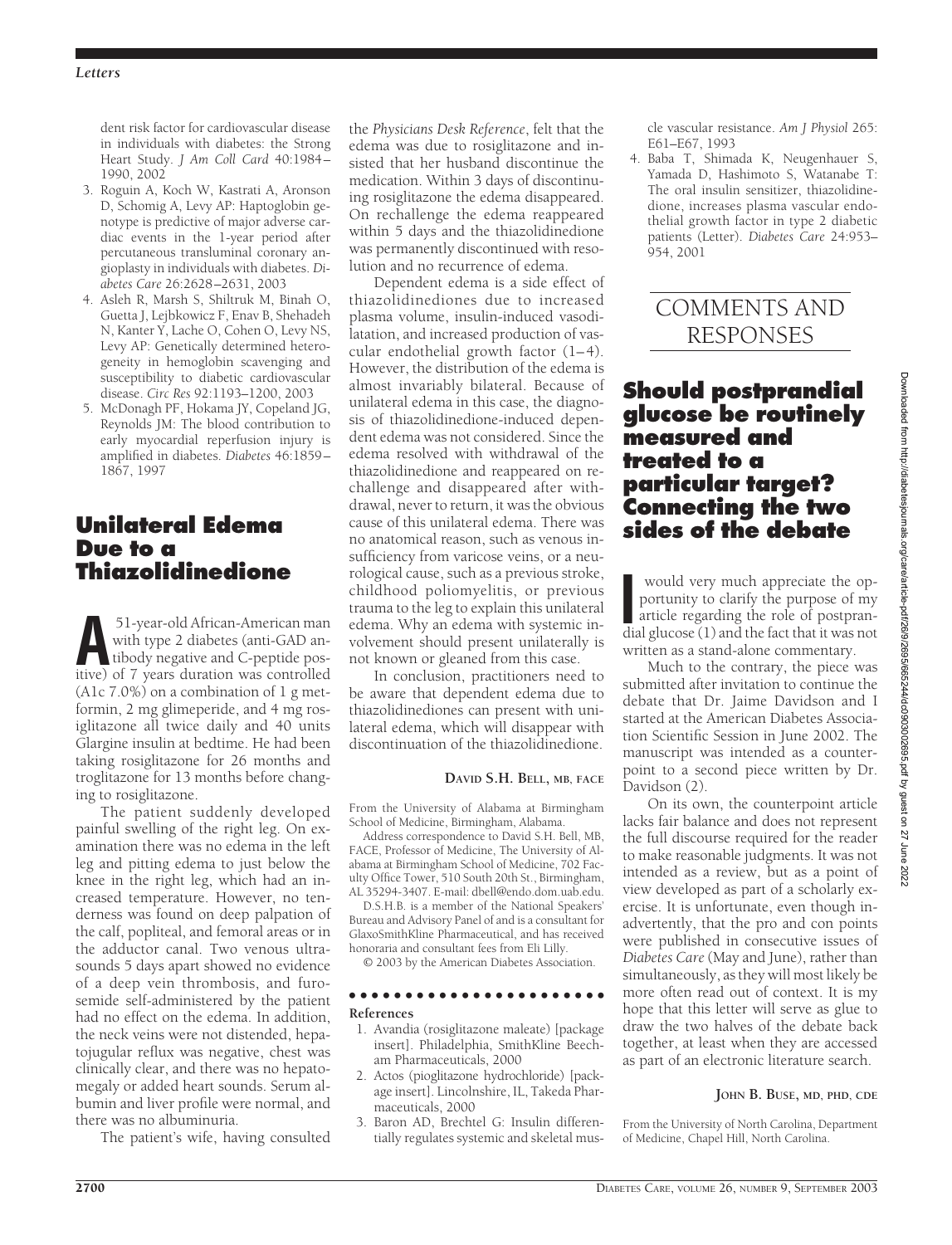Address correspondence to John B. Buse, MD, PhD, CDE, Associate Professor of Medicine, Chief, Division of General Medicine and Clinical Epidemiology Director, Diabetes Care Center, UNC School of Medicine, CB# 7110, 5039 Old Clinic Building, Chapel Hill, NC 27599. E-mail: jbuse@med. unc.edu.

© 2003 by the American Diabetes Association.

#### ●●●●●●●●●●●●●●●●●●●●●●● **References**

- 1. Buse JB: Should postprandial glucose be routinely measured and treated to a particular target? No! (Commentary). *Diabetes Care* 26:1615–1618, 2003
- 2. Davidson J: Should postprandial glucose be routinely measured and treated to a particular target? Yes! (Commentary). *Diabetes Care* 26:1919–1921, 2003

### **Preventing, Delaying, or Masking Type 2 Diabetes With Metformin in the Diabetes Prevention Program?**

The secondary analysis of the Diabetes Prevention Program (DPP) showed that withdrawal of met-formin for 1–2 weeks resulted in a trend he secondary analysis of the Diabetes Prevention Program (DPP) showed that withdrawal of metto a higher conversion rate from impaired glucose tolerance to diabetes as compared with the placebo group (1). This resulted in a reduction by 26% of the so-called prevention effect of metformin, i.e., from 31% in the primary analysis (2) to 25% in the secondary analysis, a reduction in the incidence of diabetes that, however, remained highly significant as compared with placebo. The same trend was observed in the Study to Prevent (STOP)- NIDDM trial with acarbose after a longer washout period of 3 months (3). As previously discussed (4) and emphasized in a previous *Diabetes Care* Editorial (5), one key question is to know whether the positive results with metformin in the DPP (2) or with acarbose in the STOP-NIDDM trial (3) could be interpreted as a real prevention of the disease or only as a delay in its progression, or even simply as a masking effect due to the metabolic effect of the drug. It was astonishing that a possible direct effect of metformin was not discussed in the original paper of the DPP, despite the fact that the results were ini-

tially presented without any washout period (2). Indeed, a significant improvement of insulin sensitivity and glucose metabolism was consistently demonstrated in placebo-controlled randomized clinical trials after only 48 h treatment with metformin (850 mg twice daily), both in insulin-resistant normoglycemic first-degree relatives of diabetic patients during a euglycemic insulin clamp (6) and in hyperglycemic patients with type 2 diabetes with the isotope dilution technique to measure hepatic glucose production (7).

Using the frequently sampled intravenous glucose tolerance test and the minimal model approach, we also reported such acute favorable effect of metformin in a population similar to that of the DPP, i.e., in subjects with impaired glucose tolerance with a significant increase of the insulin sensitivity index after only 48 h metformin therapy  $(+50\%; P = 0.03)$ (8). That part of the overall effect seen in the DPP may be accounted for by a pure pharmacological effect of metformin that did not persist when the drug was stopped (1) is in agreement with those experimental results (6–8). Furthermore, the rather short washout period of only 1–2 weeks may be questionable. First, it did not allow a sufficiently high number of new cases of diabetes, which limited the statistical power of the analysis (5) the *P* value was 0.098 despite a difference of 49% in diabetes rates between placebo and metformin groups during the washout period. In addition, while the washout period was beyond the classically requested period of five times the plasma half-life of the drug (9), it did not completely exclude the persistence of any biological effect of metformin, which has a particularly complex cellular mechanism of action. Thus, in our opinion and in agreement with Buchanan (5), the question remains open as to whether the results of the DPP with metformin correspond to preventing, delaying, or partially masking effects of type 2 diabetes.

#### **ANDRE´ J. SCHEEN, MD, PHD**

From the Division of Diabetes, Nutrition and Metabolic Disorders, Department of Medicine, CHU Sart Tilman, Liège, Belgium.

Address correspondence and reprint requests to André J. Scheen, Division of Diabetes, Nutrition and Metabolic Disorders, Department of Medicine, CHU Sart Tilman (B35), B-4000 Liège, Belgium. E-mail: andre.scheen@chu.ulg.ac.be.

© 2003 by the American Diabetes Association.

### ●●●●●●●●●●●●●●●●●●●●●●●

#### **References**

- 1. Diabetes Prevention Program Research Group: Effects of withdrawal from metformin on the development of diabetes in the Diabetes Prevention Program. *Diabetes Care* 26:977–980, 2003
- 2. Diabetes Prevention Program Research Group: Reduction in the incidence of type 2 diabetes with lifestyle intervention or metformin. *N Engl J Med* 346:393–403, 2002
- 3. Chiasson JL, Josse RG, Gomis R, Hanefeld M, Karasik A, Laakso M, STOP-NIDDM Trial Research Group: Acarbose for prevention of type 2 diabetes mellitus: the STOP-NIDDM randomised trial. *Lancet* 359:2072–2077, 2002
- 4. Scheen AJ: Acarbose for type 2 diabetes prevention (Letter). *Lancet* 360:1516, 2002
- 5. Buchanan TA: Prevention of type 2 diabetes: what is it really? *Diabetes Care* 26: 1306–1308, 2003
- 6. Widen EIM, Eriksson JG, Groop LC: Metformin normalizes nonoxidative glucose metabolism in insulin-resistant normoglycemic first-degree relatives of patients with NIDDM. *Diabetes* 41:354–358, 1992
- 7. Perriello G, Misericordia P, Volpi E, Santucci A, Santucci C, Ferrannini E, Ventura MM, Santeusanio F, Brunetti P, Bolli GB: Acute antihyperglycemic mechanisms of metformin in NIDDM: evidence for suppression of lipid oxidation and hepatic glucose production. *Diabetes* 43:920–928, 1994
- 8. Scheen AJ, Letiexhe MR, Lefèbvre PJ: Short administration of metformin improves insulin sensitivity in android obese subjects with impaired glucose tolerance. *Diabet Med* 12:985–989, 1995
- 9. Scheen AJ: Clinical pharmacokinetics of metformin. *Clin Pharmacokin* 30:359–371, 1996

## **Preventing, Delaying, or Masking Type 2 Diabetes With Metformin in the Diabetes Prevention Program?**

### Response to Scheen

agree with the fundamental point<br>
made by Dr. Scheen (1) in this issue of<br>
Diabetes Care. It is unclear whether the<br>
effect of metformin to reduce the inciagree with the fundamental point made by Dr. Scheen (1) in this issue of *Diabetes Care*. It is unclear whether the dence of diabetes during the Diabetes Pre-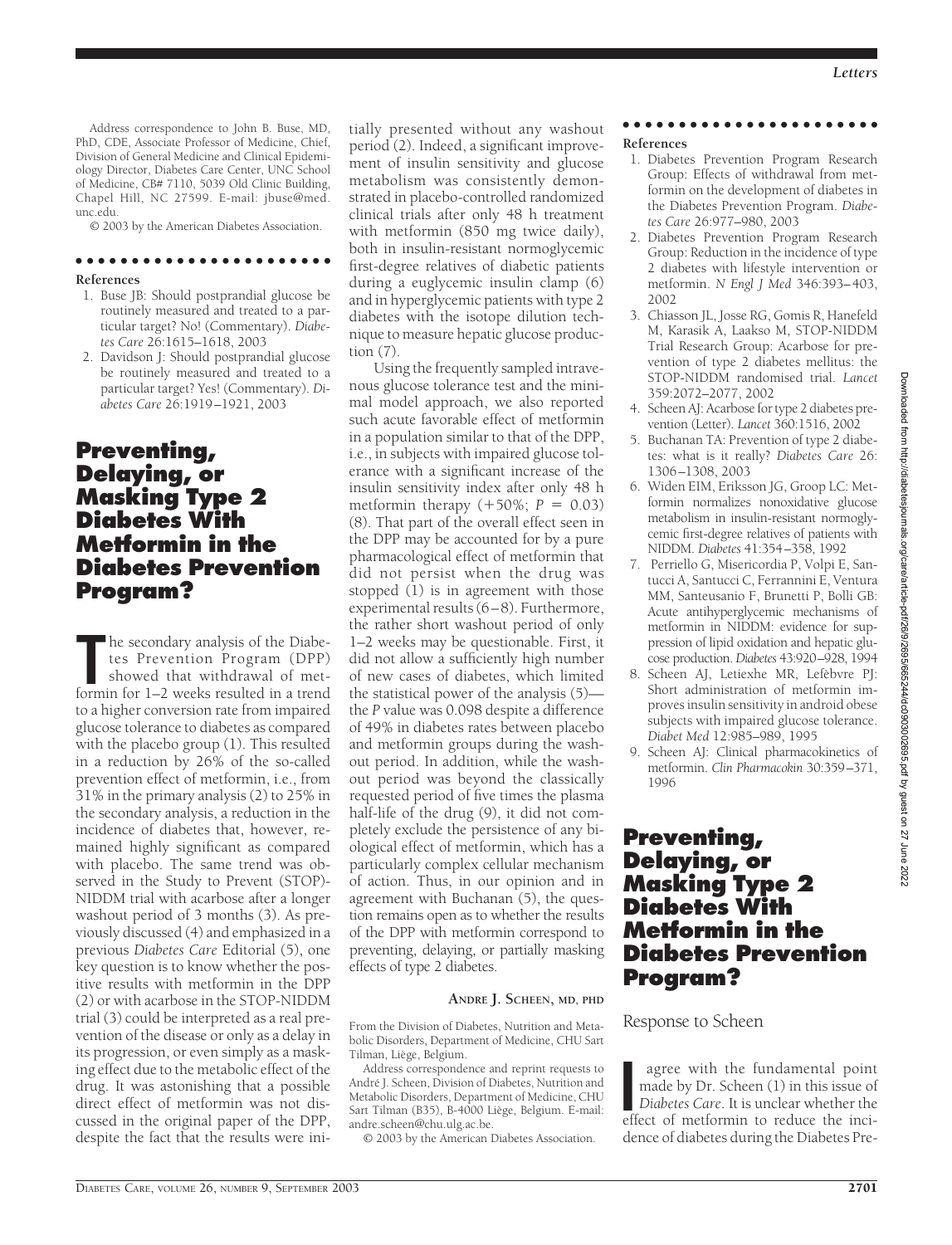vention Program (DPP) (2) was true prevention or simply a masking of diabetes. The posttrial washout period was very short for testing that distinction. The data cited by Dr. Scheen regarding a very rapid effect of metformin to increase insulin sensitivity suggests that dissipation of any such effect in the DPP could have been rapid as well. Thus, acute effects of metformin on insulin sensitivity could have been gone 2 weeks after the drug was stopped. It seems unlikely that we will ever know for sure because direct measures of insulin sensitivity were not made in the DPP. Additionally, we will never know whether glucose levels had stabilized or were still rising 2 weeks after metformin was stopped. The Study to Prevent (STOP)-NIDDM trial (3) included a more convincing washout period of 3 months before retesting for diabetes. During the washout, the jump in new cases of diabetes in the former acarbose group (twice as many as in the former placebo group) was even more striking than the analogous jump in the former metformin group in the DPP (49% more cases than in the placebo group). Whether this greater jump in the STOP-NIDDM trial reflects the more meaningful washout period used in that trial or a greater component of masking rather than prevention of diabetes compared with metformin can't be determined from the published data.

We have provided strong evidence from the Troglitazone in the Prevention of Diabetes (TRIPOD) study (4), conducted in Hispanic-American women, that lowering endogenous insulin requirements can slow or stop the loss of  $\beta$ -cell function, which leads to type 2 diabetes. If this effect occurs in other ethnic groups (still a big "if"), then any effect of metformin or acarbose to lower glucose levels or enhance insulin sensitivity could have had an analogous, albeit probably weaker, effect in the DPP and STOP-NIDDM trials. Given the known effects of metformin and acarbose on carbohydrate metabolism, I suspect that portions of the reductions in diabetes rates observed in the metformin arm of the DPP and in the STOP-NIDDM trial were due to  $\beta$ -cell protection. The posttrial washouts in the two studies demonstrate that some of the apparent protection from diabetes was simply masking caused by acute glucoselowering effects of the drugs.

We will never know precisely how much prevention and how much masking

of diabetes occurred in the DPP and the STOP-NIDDM trials. Nonetheless, discourse on this issue can be helpful. It can focus diabetes prevention research on the real disease of type 2 diabetes progressive  $\beta$ -cell failure—rather than on the glucose thresholds that currently define diabetes. Those thresholds are clearly important for assessing the risk of microvascular and neuropathic complications of diabetes. However, they are not very useful for tracking the underlying  $\beta$ -cell disease. That disease progresses for a long time before patients cross the glucose threshold to diabetes, and it continues after they have crossed that threshold. When the discussion turns to prevention (or even to initial treatment) of type 2 diabetes, the goal should become stability of glucose levels and  $\beta$ -cell function.

### **THOMAS A. BUCHANAN, MD**

From the Departments of Medicine, Obstetrics and Gynecology, and Physiology and Biophysics, Keck School of Medicine, University of Southern California, Los Angeles, California.

Address correspondence to Thomas A. Buchanan, MD, Room 6602 GNH, 1200 N. State St., Los Angeles, CA 90089-9317. E-mail: buchanan@usc.edu.

T.A.B. has served on advisory panels for Takeda N.A., RW Johnson, and Sankyo; has been on the speakers' bureau for Takeda N.A.; has been a consultant for Takeda N.A., Novo Nordisk, RW Johnson, Metabolex, Sankyo, and Amylin; and has received grant support from Takeda N.A. and Bristol Meyers Squibb.

© 2003 by the American Diabetes Association.

#### ●●●●●●●●●●●●●●●●●●●●●●● **References**

- 1. Scheen AJ: Preventing, delaying, or masking type 2 diabetes with metformin in the Diabetes Prevention Program? (Letter). *Diabetes Care* 26:2701, 2003.
- 2. Diabetes Prevention Program Research Group: Effects of withdrawal from metformin on the development of diabetes in the Diabetes Prevention Program. *Diabetes Care* 26:977–980, 2003
- 3. Chaisson JL, Josse RG, Gomis R, Hanefeld M, Karasik A, Laakso M: Acarbose for prevention of type 2 diabetes: the STOP-NIDDM randomised trial. *Lancet* 359: 2072–2077, 2002
- 4. Buchanan TA, Xiang AH, Peters RK, Kjos SL, Marroquin A, Goico J, Ochoa C, Tan S, Berkowitz K, Hodis HN, Azen SP: Preservation of pancreatic  $\beta$ -cell function and prevention of type 2 diabetes by pharmacological treatment of insulin resistance in high-risk Hispanic women. *Diabetes* 51: 2796–2803, 2002

## **Response to Scheen and Buchanan**

**We appreciate the comments of**<br>
(Drs. Scheen (1) and Buchanan<br>
(2) regarding our article (3),<br>
which described the effects of withdrawal Drs. Scheen (1) and Buchanan which described the effects of withdrawal of metformin on diabetes status in the Diabetes Prevention Program (DPP). As Dr. Scheen comments, and as we pointed out in our article, clearly part of the effect of metformin was due to an acute pharmacological effect of metformin, but the great majority of the effect persisted beyond this period of washout. As he notes, the washout period of 1–2 weeks was indeed beyond the usual required period of five times the plasma half-life of the drug. The duration and nature of metformin's effects beyond that time frame are not well established. However, there are no data to support Dr. Scheen's conjecture that waiting for an additional time would "allow a sufficiently high number of new cases of diabetes," which he feels limited the statistical power of the analyses. The data are what they are. Within the DPP, the investigators felt that it would not be ethical to withhold such an efficacious treatment for a prolonged period of time to answer these questions. Furthermore, pharmacological treatment of many other chronic diseases, such as hypertension and dyslipidemia, is generally given continuously. We don't expect drugs treating these conditions to work after they are discontinued. Similarly, we shouldn't expect drug treatment of impaired glucose regulation and other risk factors for type 2 diabetes to be effective after the drugs are discontinued.

We agree that whether drug therapy with metformin, acarbose, troglitazone, estrogens, ACE inhibitors, or angiotensin II receptor blockers truly prevent diabetes or delay its onset cannot be determined completely by the existing studies. However, delaying the onset of diabetes is clearly an important goal with major individual and public health implications. From a practical standpoint, there is little difference between delay and prevention of a disease such as type 2 diabetes with variable and late onset. If an intervention could delay the onset of diabetes long enough such that a person ultimately dies without developing the disease, delay would be equivalent to prevention. Un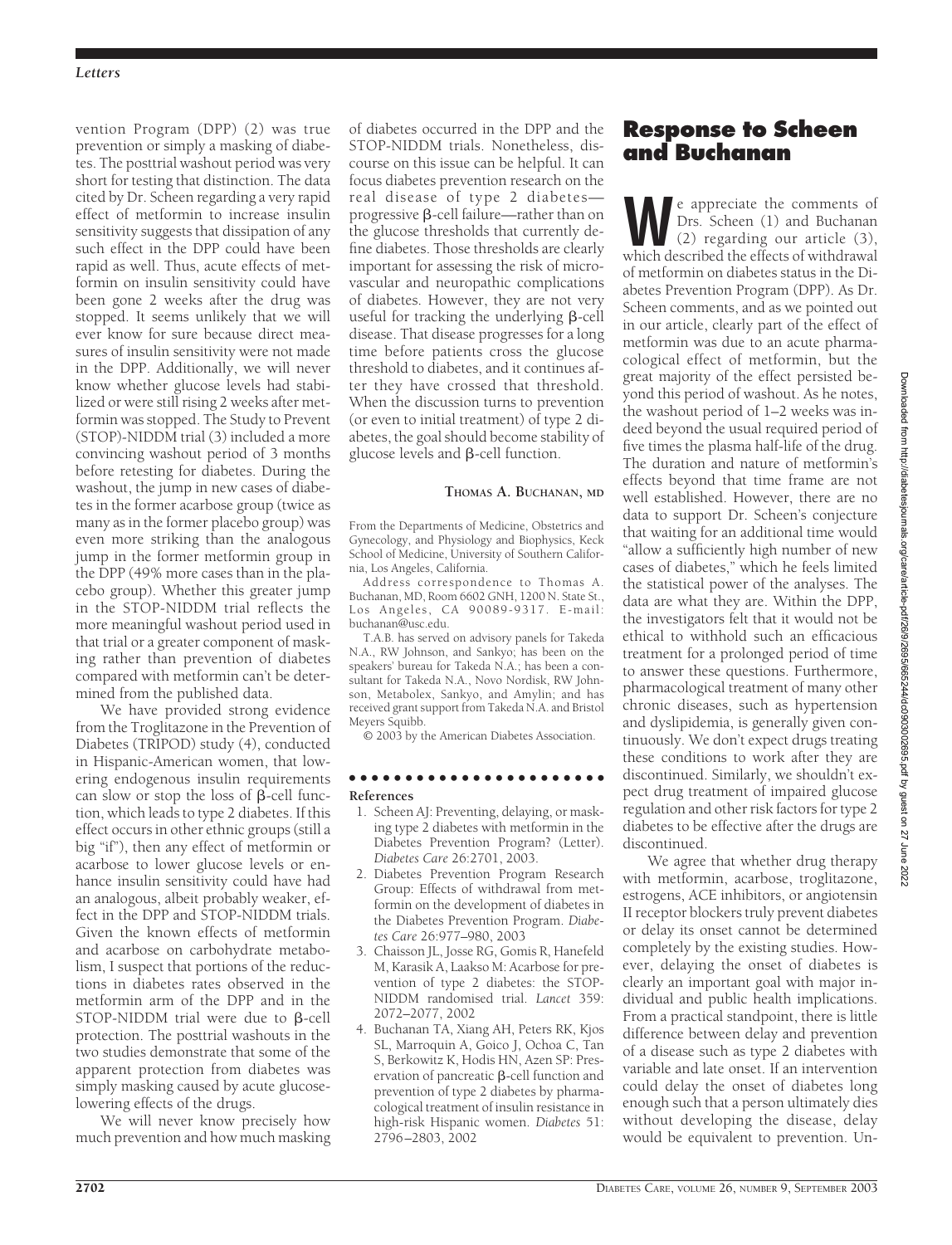fortunately, neither of the DPP interventions (4) was totally effective, i.e., neither reduced the diabetes incidence rate to zero. Thus they produced only partial delay or prevention. Even partial effectiveness in this regard, however, is beneficial and is cause for optimism that more effective interventions can be developed.

#### **MARK E. MOLITCH, MD FOR THE DIABETES PREVENTION PROGRAM RESEARCH GROUP**

From the Diabetes Prevention Program Coordinating Center, Biostatistics Center, George Washington University, Rockville, Maryland.

Address correspondence to Mark E. Molitch, MD, Diabetes Prevention Program Coordinating Center, Biostatistics Center, George Washington University, 6110 Executive Blvd., Suite 250, Rockville, MD 20852. E-mail: dppmail@biostat.bsc.gwu.edu.

© 2003 by the American Diabetes Association.

### ●●●●●●●●●●●●●●●●●●●●●●●

- **References**
- 1. Scheen AJ: Preventing, delaying, or masking type 2 diabetes with metformin in the Diabetes Prevention Program? (Letter) *Diabetes Care* 26:2701, 2003
- 2. Buchanan TA: Prevention of type 2 diabetes: what is it really? *Diabetes Care* 26: 1306–1308, 2003
- 3. Diabetes Prevention Program Research Group: Effects of withdrawal from metformin on the development of diabetes in the Diabetes Prevention Program. *Diabetes Care* 26:977–980, 2003
- 4. The Diabetes Prevention Program Research Group: Reduction in the incidence of type 2 diabetes with lifestyle intervention or metformin.*N Engl J Med* 346: 393– 403, 2002.

## **Type 1 Diabetes Is Not Associated With Increased Central Abdominal Obesity**

Response to Sobel

**We read with interest the recent ed-**<br>
itorial by Sobel (1), wherein it is<br>
asserted that "intensive treat-<br>
ment of type 1 diabetes appears to initorial by Sobel (1), wherein it is ment of type 1 diabetes appears to increase central obesity." We agree with Sobel that "the insulin resistance underlying type 2 diabetes and frequently manifested in those with type 1 diabetes may be the most powerful determinant of coronary disease" (1), but argue that insulin

resistance in type 1 diabetes is unrelated to increased central abdominal adiposity.

Attention should be directed to our recent study (2), which examined the relationships between insulin sensitivity (glucose infusion rate [GIR] measured during euglycemic-hyperinsulinemic clamp), abdominal fat, lipid levels, blood pressure, and androgens in 10 premenopausal women with type 1 diabetes (HbA<sub>1c</sub> 8.1  $\pm$  1% and diabetes duration  $24 \pm 10$  years) and 10 nondiabetic BMImatched control subjects. We found that GIR was lower in subjects with type 1 diabetes than in control subjects (49.3  $\pm$ 14.8 vs. 73.2  $\pm$  21.6  $\mu$ mol  $\cdot$  min<sup>-1</sup>  $\cdot$  kg fat-free mass<sup>-1</sup> respectively,  $P = 0.01$ ), indicating greater insulin resistance in the former (2). However, we found no difference between control and type 1 diabetic subjects in central abdominal adiposity (measured directly by dual-energy X-ray absorptiometry) and intra-abdominal fat (measured by four-slice computed tomography) (2). Furthermore, unlike control subjects, we found that GIR was unrelated to abdominal obesity in type 1 diabetes (2). The finding that women with type 1 diabetes do not have greater central abdominal fat than nondiabetic control subjects confirms one of the few reports (3) that directly quantified abdominal adiposity in type 1 diabetes. Although a previous study of men found that waist-tohip ratios were greater in men with type 1 diabetes than control subjects (4), this study relied on indirect and imperfect anthropometric surrogates (5).

We echo Sobel's conclusion that targeting insulin resistance may reduce excess coronary risk in type 1 diabetes. Although insulin "sensitizers" traditionally used in the treatment of type 2 diabetes, such as metformin, have been reported to improve insulin action in small studies of type 1 diabetes (6), it is not known whether this improvement translates into lower rates of coronary artery disease and whether newer agents, the thiazolidinediones, have a similar effect. We believe this to be an important question, especially due to the excess rates of coronary disease associated with type 1 diabetes and failure of traditional vascular risk factors to fully explain this excess risk.

**JERRY R. GREENFIELD, MB, BS, BSC (MED), FRACP KATHERINE SAMARAS, MB, BS, PHD, FRACP**

**LESLEY V. CAMPBELL, MB, BS, FRCP, FRACP DONALD J. CHISHOLM, MB, BS, MRACP, FRACP**

From the Diabetes and Obesity Research Program, Garvan Institute of Medical Research, Sydney, Australia.

Address correspondence to Professor Donald Chisholm, Diabetes and Obesity Research Program, Garvan Institute of Medical Research, 384 Victoria St., Darlinghurst NSW 2010, Sydney, Australia. Email: d.chisholm@garvan.org.au.

© 2003 by the American Diabetes Association.

#### ●●●●●●●●●●●●●●●●●●●●●●●

### **References**

- 1. Sobel BE: Coronary disease in type 1 diabetes: causal contiguity and clinical implications (Editorial). *Diabetes Care* 26: 1629–1630, 2003
- 2. Greenfield JR, Samaras K, Chisholm DJ: Insulin resistance, intra-abdominal fat, cardiovascular risk factors, and androgens in healthy young women with type 1 diabetes mellitus. *J Clin Endocrinol Metab* 87:1036–1040, 2002
- 3. Svendsen OL, Hassager C: Body composition and fat distribution measured by dual-energy X-ray absorptiometry in premenopausal and postmenopausal insulindependent and non-insulin-dependent diabetes mellitus patients. *Metabolism* 47: 212–216, 1998
- 4. Kabadi UM, Vora A, Kabadi M: Hyperinsulinemia and central adiposity: influence of chronic insulin therapy in type 1 diabetes (Letter). *Diabetes Care* 23:1024– 1025, 2000
- 5. Jenkins AB, Campbell LV: Does relative leptinemia predict weight gain in humans? *Obes Res* 11:373–374, 2003
- 6. Gin H, Messerchmitt C, Brottier E, Aubertin J: Metformin improved insulin resistance in type 1, insulin-dependent, diabetic patients. *Metabolism* 34:923– 925, 1985

## **Is the Fat Still in the Fire?**

Response to Greenfield et al.

The comments of Greenfield et al. (1) in this issue of *Diabetes Care* regarding the recent editorial entitled "Coronary Disease in Type 1 Diabetes: he comments of Greenfield et al. (1) in this issue of *Diabetes Care* regarding the recent editorial entitled Causal Contiguity and Clinical Implications" (2) are most appreciated. What was stated in the editorial regarding insulin resistance in type 1 diabetes is found in the following paragraph: "On purely statistical grounds, one would anticipate insulin resistance in many people with type